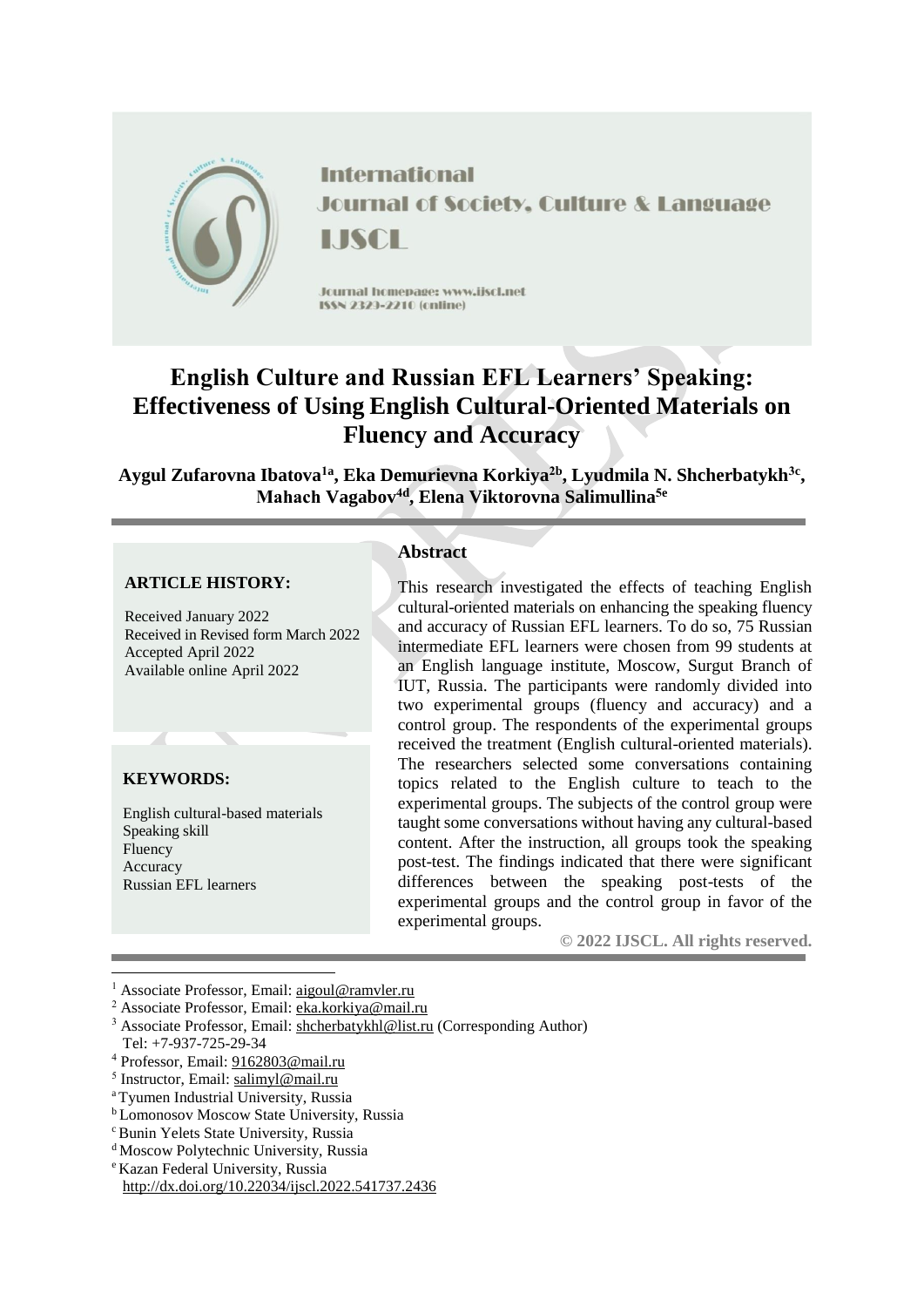## **1. Introduction**

onventionally, EFL classrooms tend to concentrate more on word, grammar, reading, speaking, or listening skills. Conventionally, EFL classrooms tend to concentrate more on word, grammar, reading, speaking, or listening skills.<br>Yet we need to bear in mind that communications and cultures are interrelated, and they are not separable. Culture specifies the ways communications occur, and individuals decode the messages they receive. The process of communication is usually understood by language exchanges in a context that includes the transmissions of socio-cultural knowledge (Kozhevnikova, 2014). Therefore, when a foreign language is being taught, we must remind that culture should be incorporated into the syllabus, and EFL classrooms need to include various components of the culture in which they are involved. Any language shows the values of the culture of the community in which the language is used (M Hernandez et al., 2021). Language competencies alone are only not sufficient for students of a language; the language learners need to be cognizant, for instance, of the culturally proper methods to do communications with people, make different requests, and agree or disagree with people. They need to know that behavior and intonation patterns that are suitable and common in their own society may be different from the patterns and the behaviors of the target language society (Jalilifar et al., 2021). To use language successfully in different contexts, language learners should know both language skills and cultural issues.

Using cultural-based tasks is the best method to improve pupils' cultural knowledge and language performance. The culture linked to a language cannot be mastered in some lessons (Kozhevnikova, 2014; Hayrutdinova et al., 2021). Culture is a broad concept associated with several of the language concepts instructed in language classrooms. Hence, improving culturally inclusive learning situations activate all people to enhance beneficial cross-cultural and linguistic competencies simultaneously, as well as tolerance. We need to regard the teaching of cultural elements in addition to listening, speaking, reading, and writing to help our pupils understand that it is the attitudinal changes that are conveyed by the use of language (Hasselgreen, 2003).

Learning the culture of English can help EFL learners improve their speaking skills. Speaking is one of the crucial elements of foreign/second language teaching-learning. According to the Oxford Dictionary of Current English (2009), speaking is the action of exchanging information or conveying our thought and feeling orally. Moreover, Chaney (1998) asserts that speaking is the process of making and transferring meanings by the use of verbal or non-verbal symbols in various situations.

In English language teaching and learning, speaking is one of the main skills that should be practiced and learned by EFL learners (Shohib, 2011). The learners regard speaking skills as the yardstick of knowing a language and the main vital skill they can learn; since they assess their success in terms of their accomplishment in spoken communications. Speaking a language seems hard for learners of the foreign language since efficient verbal communications require the capabilities to utilize the language properly in social communications.

Fluency and accuracy are two components of speaking skills. Hartmann and Stork (1976) state that the word "fluent" implies that the speakers are capable of applying the right sentences of a language at normal speeds, which means speaking normally with a concentration on the content delivery rather than concentrating on the forms or structures of a language. Fillmore (1979) mentions four capabilities of fluent speaking: a) the capability of talking at length with few pauses; b) the ability to produce a sentence by following logical coherence and semantics; c) having a proper expression in a wide range of situations; d) using creativity and imagination when using a language.

The other aspect of speaking skill is accuracy. Accuracy is defined as the capability of the learners to make proper structures and statements grammatically. The learners must not only know the proper grammatical structures of the language but also be able to write and speak in an accurate way (Srivastava, 2014). In addition, Harmer (2000) states that accuracy refers to the proper use of grammar structures, vocabulary items, and pronunciations.

Overall, the present study attempts to analyze the impacts of teaching English cultural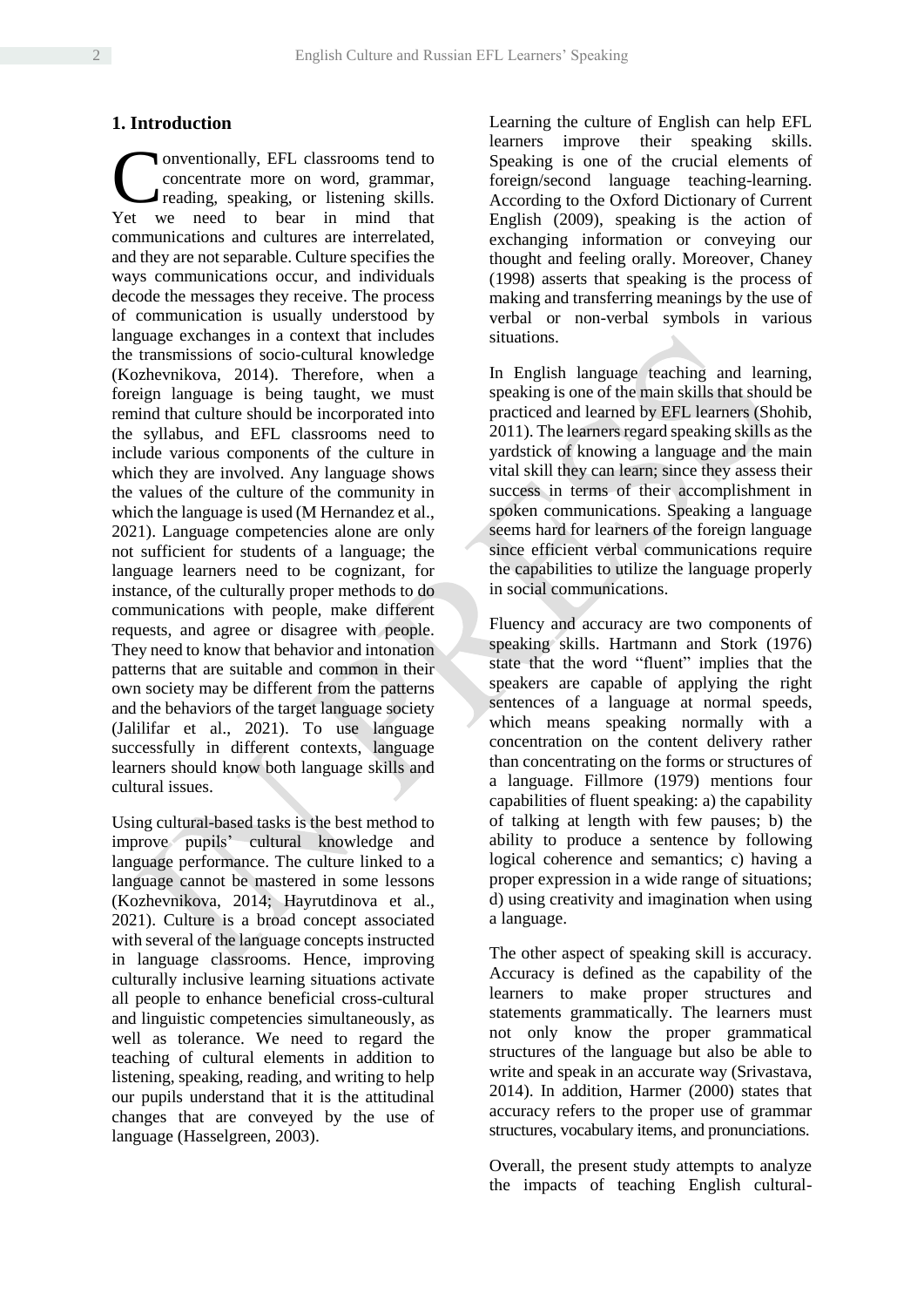oriented materials on improving the speaking fluency and accuracy of Russian EFL learners. The significance of the study lies in the fact that cultural learning influences EFL learners' language learning positively, and it must be put in an equal situation with teaching language.

# **2. Theoretical Framework**

Culture is the characteristics and knowledge of a specific group of people, including language, religion, cuisine, social habit, tradition, belief, art, and music. Culture refers to the patterns of human activities and the symbols which give importance to these activities. Culture is represented through the art, literature, costumes, customs, and traditions of a society. There are different cultures in different areas of the world (Lu, 2018).

Culture has a significant role in the comprehension of a language. And culture itself is of great importance. Culture is a bond that helps the people of an area or society come together. It is the one common bond that brings the people of society together. The customs and the traditions that the people of society follow, the festivals they celebrate, the type of clothing they put on, the foods they eat, and most importantly, the cultural values they adhere to bind them together (Lu, 2018). The cultural values aid in enhancing a sense of belonging and a feeling of unity in the minds of the people of that special culture. Culture is seen as a system of social control wherein people share their norms and behaviors. The cultural values from the founding principles of one's life. They affect one's principles and philosophy of living. They influence our way of living and thus impact our social lives. In a word, the importance of culture lies in the fact that it is a relation between people and their value systems.

Having English culture paves the way for EFL learners to develop the accuracy and the fluency of speaking skills. In foreign and second language teaching, accuracy can be defined as the capability to produce sentences with correct grammar (Richards & Schmidt, 2002). However, Harmer (2000) pointed out that accuracy includes the proper uses of vocabulary items, grammatical structures, and right pronunciations, which are regarded by Thornbury (2000) as three criteria that the majority of the instructors have reliance on concerning the measurement of the students' mastery of the language skills. Hence, to produce correct sentences orally, to understand and obtain the interests of their interlocutors; students must heed the completeness and the correctness of the language forms; they need to be proficient in using vocabulary items, grammatical structures, and correct pronunciations (Florez, 1999).

According to Thornbery (2000), fluency is the ability to use language in authentic times without frequent pauses or hesitations. In other words, fluent speaking is the ability to apply the language naturally and confidently in transferring our thoughts, feelings, and opinions in many situations. It means speaking without pausing and speaking without stopping to think about what we want to say and without worrying too much about mistakes (accuracy) till it gets unnatural speeches.

As stated by Richards and Schmidt (2002), fluency is "the characteristic that gives speeches the quality of being natural and normal, involving native-like use of pauses, rhythms, intonations, stresses, rates of speaking, and uses of interjections and interruptions" (p. 204). So, instructors need to teach students to speak coherently by paying more attention to the meanings and contexts than to the forms in order to reach oral fluency.

There have been some empirical studies in the domain of culture. Malko (2006) performed an ethnographic investigation to scrutinize the effects of culture on classrooms participation patterns. Methodologically, this research included participants' observation and interviews with the Russian-speaking pupils and their American ESL teachers in three kinds of postsecondary institutes in California. The outcomes showed areas of mismatch between the pupils' learning behaviors and the teachers' methodologies. The differences in culture in the language classes received analyses within the framework of the critical theory that took into consideration the social and cultural antecedents of the studied situations. Instructors and administrators of language programs were provided with suggestions on how to develop a method of English teaching as a foreign or second language.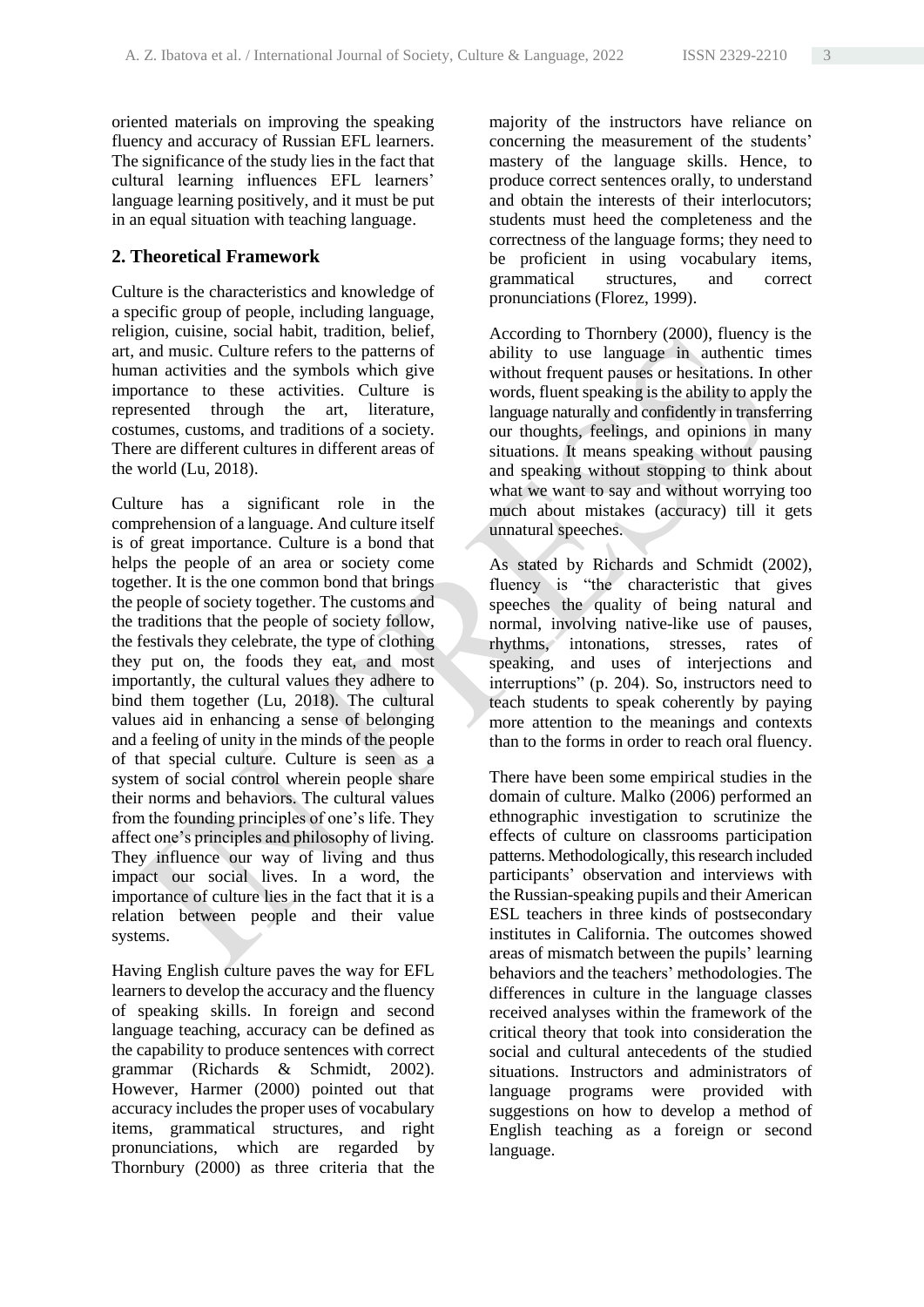Mekheimer (2011) scrutinized the effects of the target culture of foreign language teaching in Saudi Arabia by employing semi-structured interviews and the Communicative English Proficiency Assessment (CEPA) test. The results demonstrated that the learners who were subjected to target culture obtained very better scores on the CEPA test. In addition, they indicated high-performance levels, as well as high grammatical competencies, revealed in their good reading and writing skills. Also, target culture could influence foreign language learning since when learners acquire the English language, they also learn the English culture. Mekheimer's research had some instructional implications for teachers and students.

The other relevant research can be the study of Deneme et al. (2011), who examined training in a foreign language and foreign culture for young Turkish students. This investigation intended to find out 1. How do the learners learn about the foreign culture in and out of the classroom? 2. Do the coursebooks that the primary schools utilize have sufficient cultural components? The results of the research indicated that: 1) Families, computers, and televisions have a significant role in involving children's knowledge of foreign cultures in and out of the classrooms. 2) The coursebooks have cultural elements primarily about the children's songs and festivals. In short, this investigation is advocating proof that culture can be instructed to EFL learners as they are young by families, televisions, and computers.

Rogatin et al. (2019) dealt with the contributions and the integrations of the teaching of culture in foreign language classrooms. More particularly, some considerations were allocated to the why and the how of culture teaching. It was shown that effective communications were more than a matter of language proficiencies and that, apart from developing and empowering communication competencies, the cultural competencies could also result in empathy and respect towards diverse cultures as well as increase objectivity and cultural shrewdness.

After checking the relevant literature, it was shown that familiarity with English culture could develop EFL learners' language learning. Also, it was revealed that no empirical studies had been done on the effectiveness of using cultural-oriented materials on the Russian EFL learners' speaking accuracy and fluency. Therefore, the following research questions were addressed to be empirically investigated:

**RQ 1.** Does using cultural-oriented materials enhance the Russian EFL learners' speaking accuracy?

**RQ 2.** Does using cultural-oriented materials enhance the Russian EFL learners' speaking fluency?

According to the above-stated questions, the researchers suggested two null hypotheses below:

**HO1.** Using cultural-oriented materials does not enhance the Russian EFL learners' speaking accuracy.

**HO2.** Using cultural-oriented materials does not enhance the Russian EFL learners' speaking fluency.

# **3. Methodology**

# **3.1. Participants**

In order to perform this research, 75 Russian intermediate EFL students were chosen among 99 learners at an English Language Institute, Moscow, Surgut Branch of IUT, Russia. The age of the participants was between 19 to 29. The participants have studied English as a foreign language since 2015. The English language proficiency levels of the participants were assessed by administering the Oxford Quick Placement Test (OQPT). The convenience sampling method was used to select the participants. The selected participants were randomly assigned to two experimental groups (fluency and accuracy) and a control group. Each group had 25 participants. Both genders were included in the current study.

# **3.2. Instruments**

The first tool applied in the current research to homogenize the subjects was a proficiency test, Oxford Quick Placement Test (OQPT). It was given to 99 students to assess their English language proficiencies, and based on it, those students whose scores were between 30 and 47 (out of 60) were considered as the intermediate learners and were selected as the target participants of the control and the experimental groups.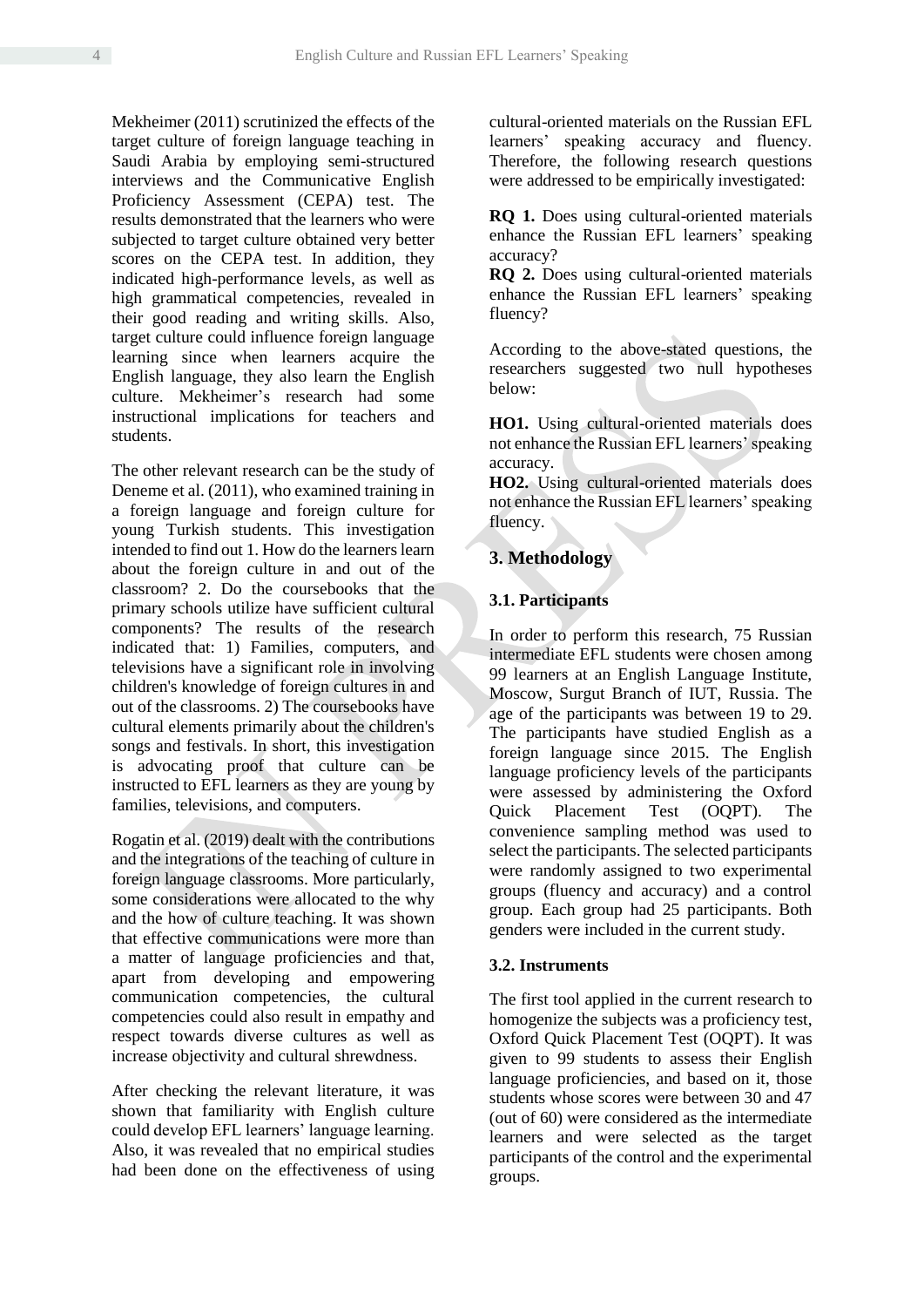The second tool that was employed in this research was a researcher-designed speaking pre-test. The pre-test contained some items from the participants' coursebooks. The subjects were required to speak about the topics of the units for about 3 to 4 minutes, and their speeches were recorded for the second-rater. The reliability of the speaking pre-test was confirmed by the conduct of inter-rater reliability ( $r = .83$ ).

The third instrument was the speaking post-test. The topics of this test were selected from their textbook. The difficulty levels of the topics were the same in the speaking pre and posttests. The post-test reliability was calculated by using inter-rater reliability through means of Pearson correlation analysis (r=.78). The validity of the pre and post-tests was confirmed by three experienced English professors.

The researchers used the speaking checklist of Hughes (2003) as the fourth instrument. They applied this checklist in order to score the students' speeches. The raters gave scores to the students' speeches according to the mentioned checklist.

## **3.3. Procedure**

### *3.3.1. Data Collection Procedure*

To carry out this study, first, the OQPT was given in order to determine the participants' homogeneity in terms of English language proficiency. Seventy-five respondents out of 99 were selected for the target sample of the current research. The respondents were then

#### **Table 1**

|                                   |                       | Control<br>Pre | Accuracy<br>Pre | <b>Fluency Pre</b> | Control<br>Post | Accuracy<br>Post | <b>Fluency Post</b> |
|-----------------------------------|-----------------------|----------------|-----------------|--------------------|-----------------|------------------|---------------------|
| N                                 |                       | 25             | 25              | 25                 | 25              | 25               | 25                  |
|                                   | Mean                  | 14.39          | 14.67           | 14.03              | 15.33           | 17.93            | 17.51               |
| Normal Parameters <sup>a,b</sup>  | <b>Std. Deviation</b> | 2.41           | 2.58            | 2.49               | 2.57            | 1.67             | 1.70                |
|                                   | Absolute              | .14            | .12             | .25                | .14             | .17              | .17                 |
| Most Extreme Differences Positive |                       | .16            | .11             | .29                | .14             | .15              | .19                 |
|                                   | Negative              | $-.14$         | $-12$           | $-.25$             | $-.17$          | $-.16$           | $-.17$              |
| Kolmogorov-Smirnov Z              |                       | .90            | .91             | 1.07               | .91             | .84              | .83                 |
| Asymp. Sig. (2-tailed)            |                       | .37            | .38             | .46                | .38             | .40              | .57                 |
|                                   |                       |                |                 |                    |                 |                  |                     |

*One-Sample Kolmogorov-Smirnov Test (Groups' Pre and Post-tests)*

a. Test distribution is Normal

b. Calculated from data

Table 1 indicates that the score distribution of the pre-test and the post-test are normal. Consequently, parametric statistics like OneWay ANOVA and paired samples t-test were employed for analyzing the rest of the data.

randomly divided into two experimental groups and one control group. Afterward, a pre-test of speaking was given to the groups. After that, the respondents of the experimental group received the treatment. Regarding the treatment, the experimental groups were trained by applying the English cultural-oriented materials. The researchers selected some conversations containing topics relevant to the English culture to teach to the experimental groups. On the other side, the respondents of the control group were instructed by conventional speaking activities, including repetitions, over-learning, question and answer, topic discussions, and role-playing. After the treatment, a post-test of speaking was administered to the three groups to assess the impacts of the instruction on their speaking fluency and accuracy.

# *3.3.2. Data Analysis*

After gathering the needed data, they received exact analyses according to the goals of the research. First, the Kolmogorov-Smirnov (K-S) test was applied to check the quality of the normality distribution. After that, statistical tools like One-way ANOVA, paired samples ttest, and Post-hoc Sceffe test were run to determine the effects of the treatment on improving the students' speaking accuracy and fluency.

## **4. Results**

For analyzing the collected scores in the pretest and the post-test, the Statistical Package for Social Science (SPSS) software was utilized.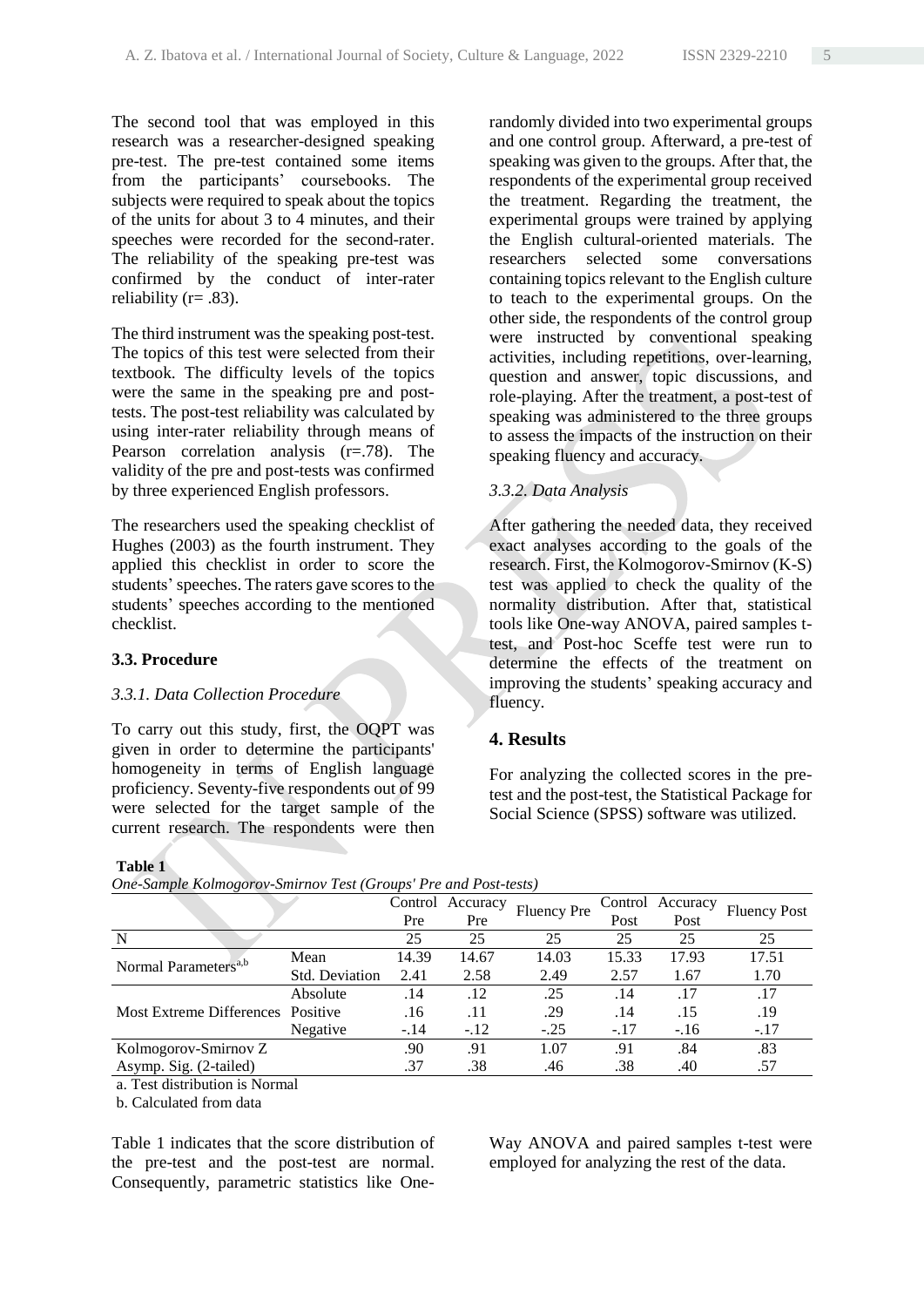|          | N  | Mean  | <b>Std. Deviation</b> | Std.  |             | 95% Confidence Interval for<br>Mean | Minimum | Maximum |
|----------|----|-------|-----------------------|-------|-------------|-------------------------------------|---------|---------|
|          |    |       |                       | Error | Lower Bound | Upper Bound                         |         |         |
| Control  | 25 | 14.39 | 2.51                  | .90   | 13.16       | 15.24                               | 11.00   | 15.00   |
| Accuracy | 25 | 14.67 | 2.08                  | .62   | 12.6        | 14.44                               | 11.00   | 15.50   |
| Fluency  | 25 | 14.03 | 2.49                  | .40   | 12.79       | 14.81                               | 10.00   | 16.50   |

**Table 2**  *Speaking Pre-test Descriptive Statistics of the Three Groups*

According to the descriptive statistics in the table above, all three groups' performances in the pre-test were nearly similar; their mean scores say that the groups had the same

proficiency level of speaking skills prior to starting the treatment. Their mean scores are shown in the above table.

#### **Table 3**

*One-Way ANOVA (Speaking-test)*

| Sum of Squares | Df | Mean Square |     | P-Value |
|----------------|----|-------------|-----|---------|
| 4.57           |    | 2.39        | .34 | .51     |
| 462.01         |    | 6.48        |     |         |
| 466.62         | 74 |             |     |         |
|                |    |             |     |         |

Table 3 displays the inferential statistics of the three groups in the speaking pre-test. Based on these results, the differences between the groups' pre-tests are not significantly remarkable. In fact, all groups conducted the same on the speaking pre-test.

#### **Table 4**

*Post-hoc Scheffe Test, Multiple Comparisons (Pre-test)*

| (I) groups | (J) groups | Mean Difference | Std. Error | 95% Confidence Interval                                                                                                                                                            |                    |  |
|------------|------------|-----------------|------------|------------------------------------------------------------------------------------------------------------------------------------------------------------------------------------|--------------------|--|
|            |            | $(I-J)$         |            | P-Value<br>Lower Bound<br>.75<br>2.39<br>$-1.19$<br>$-1.39$<br>.88<br>2.19<br>$-2.39$<br>.73<br>1.19<br>$-1.99$<br>.92<br>1.59<br>$-2.19$<br>1.39<br>.86<br>1.99<br>$-1.59$<br>.93 | <b>Upper Bound</b> |  |
| Control    | Accuracy   | .60             | .79        |                                                                                                                                                                                    |                    |  |
|            | Fluency    | .40             | .70        |                                                                                                                                                                                    |                    |  |
| Accuracy   | Fluency    | $-.60$          | .77        |                                                                                                                                                                                    |                    |  |
|            | Control    | $-.20$          | .74        |                                                                                                                                                                                    |                    |  |
| Fluency    | Control    | $-.40$          | .70        |                                                                                                                                                                                    |                    |  |
|            | Accuracy   | .20             | .71        |                                                                                                                                                                                    |                    |  |

Table 4 compares the mean scores of the three groups in the speaking pre-tests. According to this table, there are not any considerable differences between the pre-test scores of all

groups ( $p<0.05$ ). In fact, both the experimental groups and the control group had almost the same speaking performance in the pre-tests.

#### **Table 5**

*Speaking Post-test Descriptive Statistics (Three Groups)*

|                  |  |          | N Mean Std. Deviation Std. Error |     | 95% Confidence Interval for Mean Minimum Maximum |                    |       |       |
|------------------|--|----------|----------------------------------|-----|--------------------------------------------------|--------------------|-------|-------|
|                  |  |          |                                  |     | Lower Bound                                      | <b>Upper Bound</b> |       |       |
| Control          |  | 25 15.33 | 2.57                             | .39 | 13.21                                            | 15.39              | 12.00 | 18.00 |
| Accuracy         |  | 25 17.93 | 1.67                             |     | 16.59                                            | 1791               | 15.00 | 20.00 |
| Fluency 25 17.51 |  |          | 1.70                             | .46 | 16.35                                            | 17.75              | 15.00 | 20.00 |

According to the descriptive statistics presented in Table 5, the mean scores of the accuracy and the fluency groups are 17.93 and 17.51, respectively, in the speaking post-tests, and the

mean of the control group is 15.33. It appears the experimental groups did better than the control group in the speaking post-tests.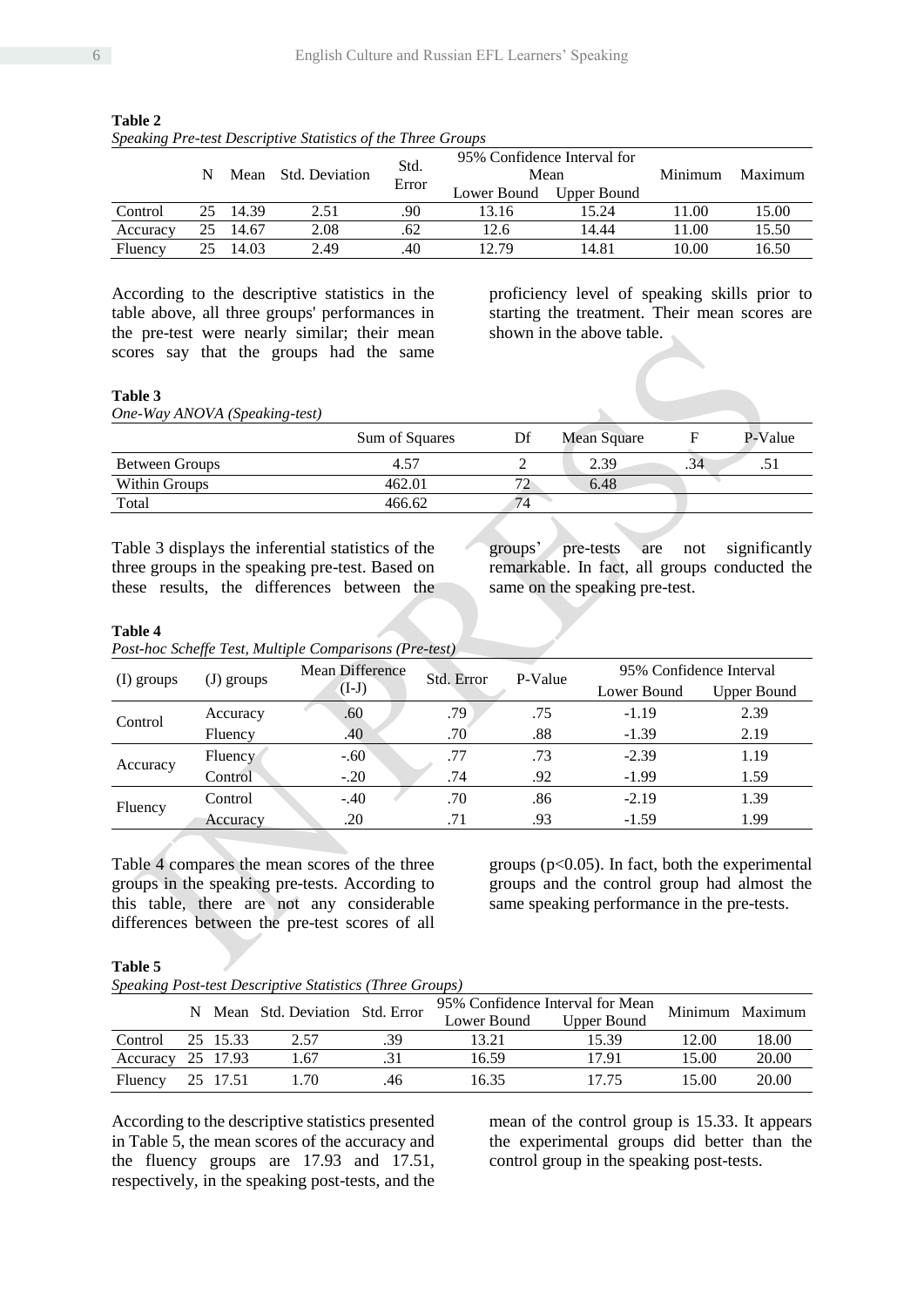|                       | Sum of Squares | Df | Mean Square |       | Sig.     |
|-----------------------|----------------|----|-------------|-------|----------|
| <b>Between Groups</b> | 135.19         |    | 67.09       | 16.48 | $_{.00}$ |
| Within Groups         | 295.44         | 72 | 4.13        |       |          |
| Total                 | 430.59         | 74 |             |       |          |

**Table 6** *One-Way ANOVA (Post-test)*

Table 6 indicates the inferential statistics of the three groups in the post-tests of speaking. As the p-value is  $p<0.05$ , the differences between

the groups are considerable at  $(p<0.05)$ . Indeed, the experimental groups outflanked the control group.

#### **Table 7**

|  | Post-hoc Scheffe Test, Multiple Comparisons (Post-test) |
|--|---------------------------------------------------------|
|--|---------------------------------------------------------|

|            |          | 95% Confidence Interval<br>Mean Difference<br>Std. Error<br>P-Value<br>(J) groups |                                                                                                                                      |      |             |                    |
|------------|----------|-----------------------------------------------------------------------------------|--------------------------------------------------------------------------------------------------------------------------------------|------|-------------|--------------------|
| (I) groups |          | $(I-J)$                                                                           |                                                                                                                                      |      | Lower Bound | <b>Upper Bound</b> |
| Control    | Accuracy | $-2.90*$                                                                          | $-4.21$<br>.00<br>.94<br>$-1.59$<br>$-4.14$<br>.00<br>$-1.29$<br>.95<br>4.31<br>1.52<br>.93<br>.00.<br>.95<br>$-1.21$<br>.65<br>1.61 |      |             |                    |
|            | Fluency  | $-2.70*$                                                                          |                                                                                                                                      |      |             |                    |
| Accuracy   | Fluency  | $2.90*$                                                                           |                                                                                                                                      |      |             |                    |
|            | Control  | .20                                                                               |                                                                                                                                      |      |             |                    |
| Fluency    | Control  | $2.77*$                                                                           | .91                                                                                                                                  | .00. | 1.29        | 4.21               |
|            | Accuracy | $-.20$                                                                            | .92                                                                                                                                  | .71  | $-1.71$     | 1.11               |

\* The mean difference is significant at the 0.05 level.

Table 7 compares the speaking performances of all groups in the speaking post-tests. As the above table indicates, there are considerable differences between the post-test scores of the control group and the post-tests of both

experimental groups  $(p<0.05)$ , while there are not any significant differences between the scores of the accuracy and the fluency groups  $(p<0.05)$ .

#### **Table 8**

*Paired Samples t-test (Pre and Post-tests of Both Groups)*

|          | Mean   | Std.<br>Error<br>Deviation |      | 95% Confidence<br>Interval of the<br>Difference |         | т     | df | Sig. (2-<br>tailed) |
|----------|--------|----------------------------|------|-------------------------------------------------|---------|-------|----|---------------------|
|          |        |                            | Mean | Lower                                           | Upper   |       |    |                     |
| Control  | $-.33$ | .64                        | .17  | $-.85$                                          | $-.14$  | 4.30  | 24 | .79                 |
| Accuracy | $-.33$ | 1.51                       | .23  | $-.71$                                          | $-3.49$ | 11.32 | 24 | .00                 |
| Fluency  | $-.32$ | 2.01                       | .26  | $-.67$                                          | $-3.00$ | 10.47 | 24 | .00                 |

In Table 8, three paired samples t-tests were employed to compare the pre-test and the posttest of each group. As P-Value (.79) is greater than 0.05, the differences between the pre-test and the post-test of the control group are not statistically significant. On the other hand, the differences between the pre-test and the posttest of the experimental groups are remarkable since  $p<0.05$ .

# **5. Discussion**

### **5.1. Research Questions**

Based on the results obtained in the present investigation, the experimental groups got better speaking scores than the control group on the speaking post-test. According to the outcomes, both experimental groups and the control group had nearly similar speaking performances in the pre-test, but they had different performances after the treatment.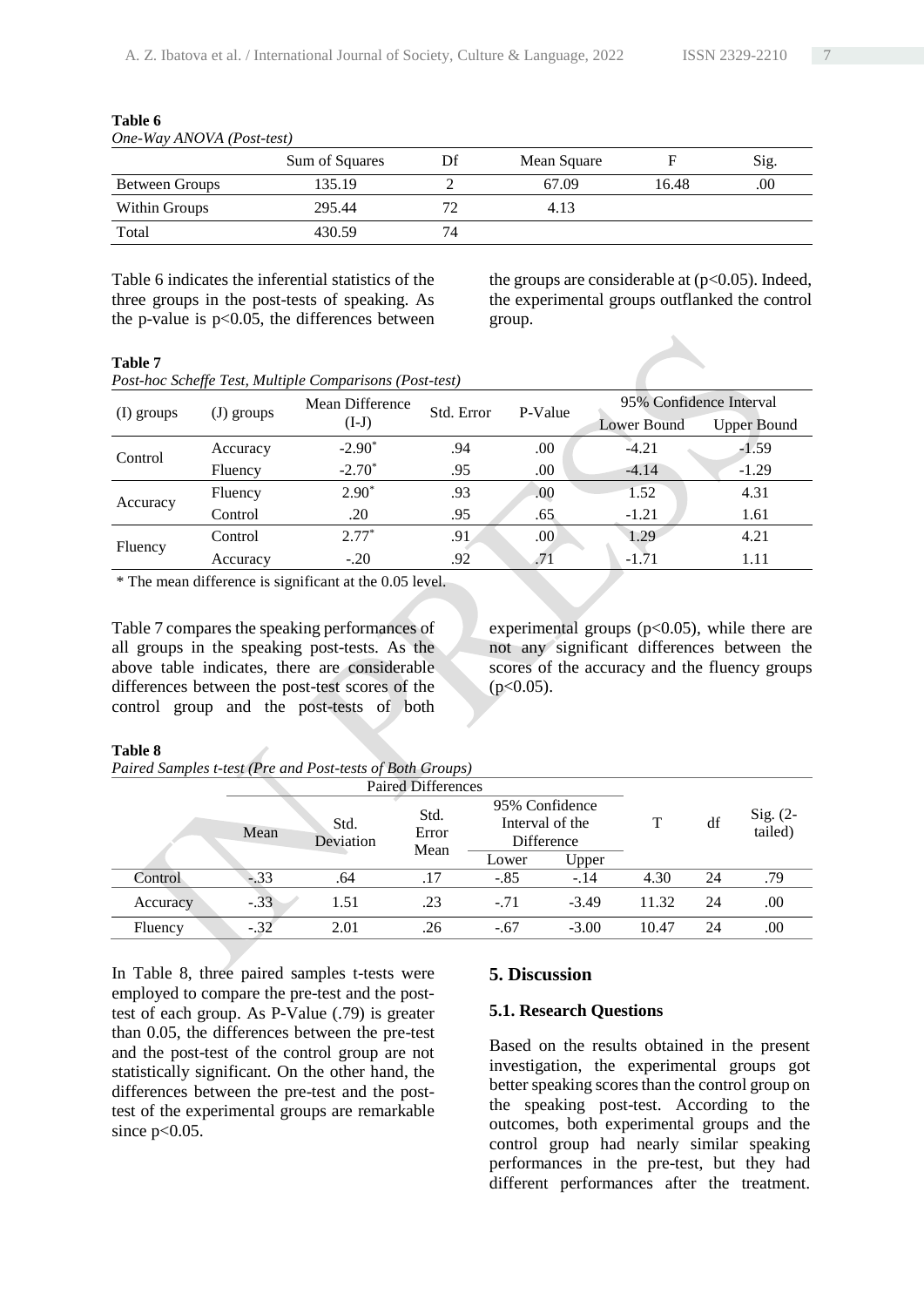Indeed, the experimental groups who were instructed by the cultural-oriented materials outflanked the control group in the post-test. The outcomes verified the positive impacts of applying the cultural-oriented materials on enhancing the Russian EFL learners' speaking fluency and accuracy. According to the findings gained in this research, both null hypotheses of this research are rejected.

More exposure to real and authentic materials can be the justification for why the experimental groups outflanked the control group in the speaking post-tests. Authentic materials can improve EFL students' authentic cultural background, motivation, contact with the real language variety, and sufficiency to the needs of the learners.

### **5.2. Similar Studies**

The outcomes of this study are supported by Mekheimer (2011), who inspected the influences of the target culture on foreign language learning in Saudi Arabia. The findings of his study indicated that the students who were subjected to target-culture gained better scores on the CEPA test. Also, this study is advocated by Tsou (2005), who implemented culture instruction to teach two elementary EFL classes for one term to figure out the impacts of culture training on learning a foreign language. He concluded when cultural materials were incorporated into EFL classes, the pupils' language performances were greatly developed.

The outcomes of the study are congruent with Kitishat et al. (2015), who concluded that having cultural knowledge can assist EFL learners in learning the English language more successfully. In addition, our study is advocated by Travales and Cavalcanti (1996), who emphasized the significance of cultural awareness for all learners; they said the useful foreign language should be accompanied by teaching culture. They asserted that if the learners acquire the language without the culture where it is inserted, their learning may not be useful and active since they will learn signs that are associated with the incorrect signifiers.

The outcomes gained in this research are in congruent with Salem's (2013) research on Lebanese university students' cross-cultural competencies. Based on his results, the majority of the students who attended the crosscultural classes claimed that they enhanced the capability to mirror their own cultures, the tendency to be more flexible, tolerant, and social toward others. In addition, they said that they used the cultural knowledge in their rouaite lives, which aid them to make bilateral respect and create correlations with their friends from diverse places.

The findings of our study are in agreement with Alptekin (2005), who mentioned that we could not separate language and culture from each other; he stated that we could only understand the language when it is linked to its culture. The complete comprehension of the language is not just mastering the language structures but learning other elements such as its culture. Furthermore, our present study is advocated by Afrin (2013), who carried out an empirical study in Bangladesh intending to investigate how to link culture and language so as to make suitable combinations between them. The findings of his study showed that the majority of his participants strongly agreed to have the target language culture materials and contents in their learning and teaching processes.

The current research was an attempt to determine the impacts of using culturaloriented materials on the Russian EFL students' speaking fluency and accuracy. After the implementation of the cultural-oriented instruction, the experimental groups significantly outflanked the control group on the speaking post-test. Generally, these findings verified the constructive effects of the cultural-oriented materials on EFL learners' capability to comprehend and speak the English language more fluently. Thus, the current research suggests the implementation of culturaloriented materials in the English language teaching and learning process.

Realizing the correlation between language learning and culture can aid us in enhancing educational techniques and methods for teaching foreign languages. Language is a segment of culture and culture is a segment of language. They are highly related to each other and need to be instructed as well. Culturallybased EFL classrooms should equip students with cross-cultural capabilities to communicate successfully in today's globalized universe. Target culture and local culture must be used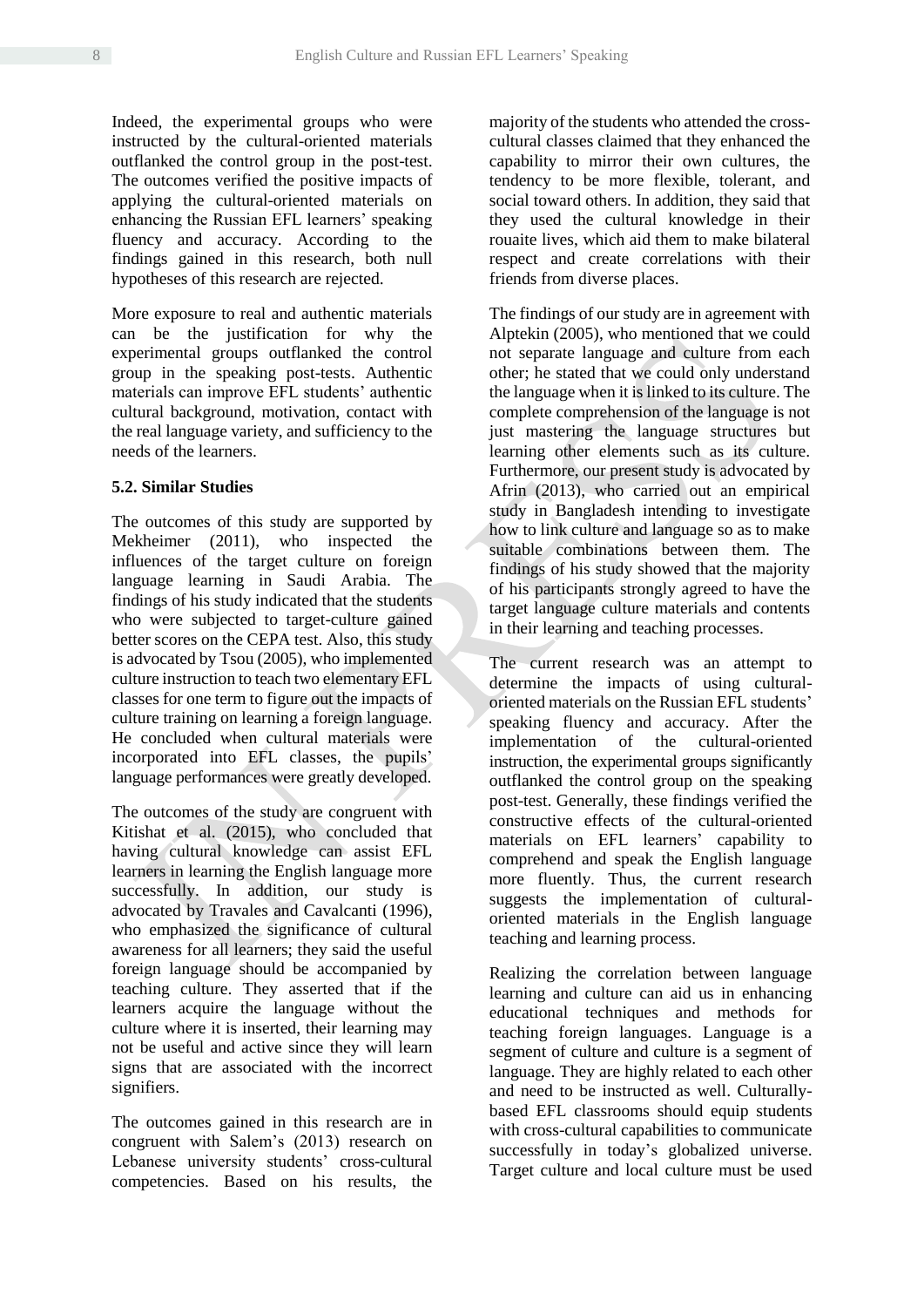together to help students comprehend and learn a foreign language and culture successfully.

Incorporation of cultural issues into foreign language teaching is vital to facilitate foreign language learning. This assists EFL learners in communicating with their users simply. Turkan and Celik (2007) asserted that if effective integrations happen, the EFL/ESL students will be able to do flexibly and logically along the lines of cultural norms that they face within the target language culture.

The speaking ability is not just knowing the right pronunciation and the correct intonation. We should read too much to comprehend the culture of the target language; just in this way, we can have successful communications with other people, and we can decrease misunderstandings. Hence, in oral English teaching, instructors must stress the real uses of the language and attempt to apply the materials which stem from our daily lives. This can assist us in using appropriate sentences in appropriate contexts and appropriate utterances in appropriate situations.

Some implications can be drawn from this study. English instructors can benefit from the results of this investigation and use the culturaloriented materials in their teaching process to help their students learn the language more successfully. Teachers need to include the cultural contents in their classes to focus on how to instruct the linguistic features related to the roles of the cultures in foreign language learning.

Students can improve their English language learning if they get familiar with English culture. Brown and Yule (1991) mentioned that if students are successful in comprehending the target language, they should have sufficient knowledge of cultural issues. Students can be encouraged by the results of this research to read more about English culture. The curriculum makers can incorporate more culturally-based materials into the students' coursebooks to increase their cultural awareness of the students.

Some drawbacks were unavoidable in this study. The researchers could select only 75 participants to carry out their research; this can reduce the generalizability of our study. Therefore, next studies should add more

participants in their studies. This research examined the effects of using English culturaloriented materials on speaking fluency and accuracy of the Russian EFL learners; the speaking complexity was not examined. Next, studies can examine the impacts of English cultural-based materials on the speaking complexity of EFL learners. Only pre and posttests were used to collect the data. Future researchers can use other tools such as interviews, checklists, observations, and attitudes to gather more valid data.

# **References**

- Afrin, N. (2013). Developing real-life experience through teaching culture in the EFL class: Fostering the learning through intercultural awareness. *International Journal of Humanities and Social Science Invention, 2*(1), 70-76.
- Alptekin, C. (2005). Dual language instruction: Multiculturalism through a lingua franca. *ELT Journal, 47*(2), 136-143.
- Brown, G., & Yule, G. (1991). *Teaching the spoken language*. Cambridge University Press.
- Chaney, A. L. (1998). *Teaching oral communication in grades K-8*. Boston: Allyn and Bacon.
- Deneme, S., Ada, S., & Uzun, K. (2011). Teaching a foreign language and foreign culture to young learners. *International Journal of Business, Humanities and Technology*, *1*(1), 152-164.
- Fillmore, C. J. (1979). On fluency. In C. J. Fillmore, D. Kempler, & W. S. J. Wang (Eds.), *Individual differences in language ability and language behavior* (pp. 85- 101). Academic Press.
- Florez, M. C. (1999). *Improving adult English language learners' speaking skills.* ERIC Digest.
- Harmer, J. (2000). *How to teach English.* Foreign Language Teaching and Research Press.
- Hartmann, R. R. K., & Stork, F. C. (1976). *Dictionary of language and linguistics*. Wiley.
- Hasselgreen, A. (2003). Towards the assessment of intercultural competence. In A. Hasselgreen (Ed.), *Bergen 'Can do' project* (pp. 45-55). Council of Europe Publishing.
- Hayrutdinova, G. A., Wang, X., & Zhang, X. (2021). The conceptual metaphors